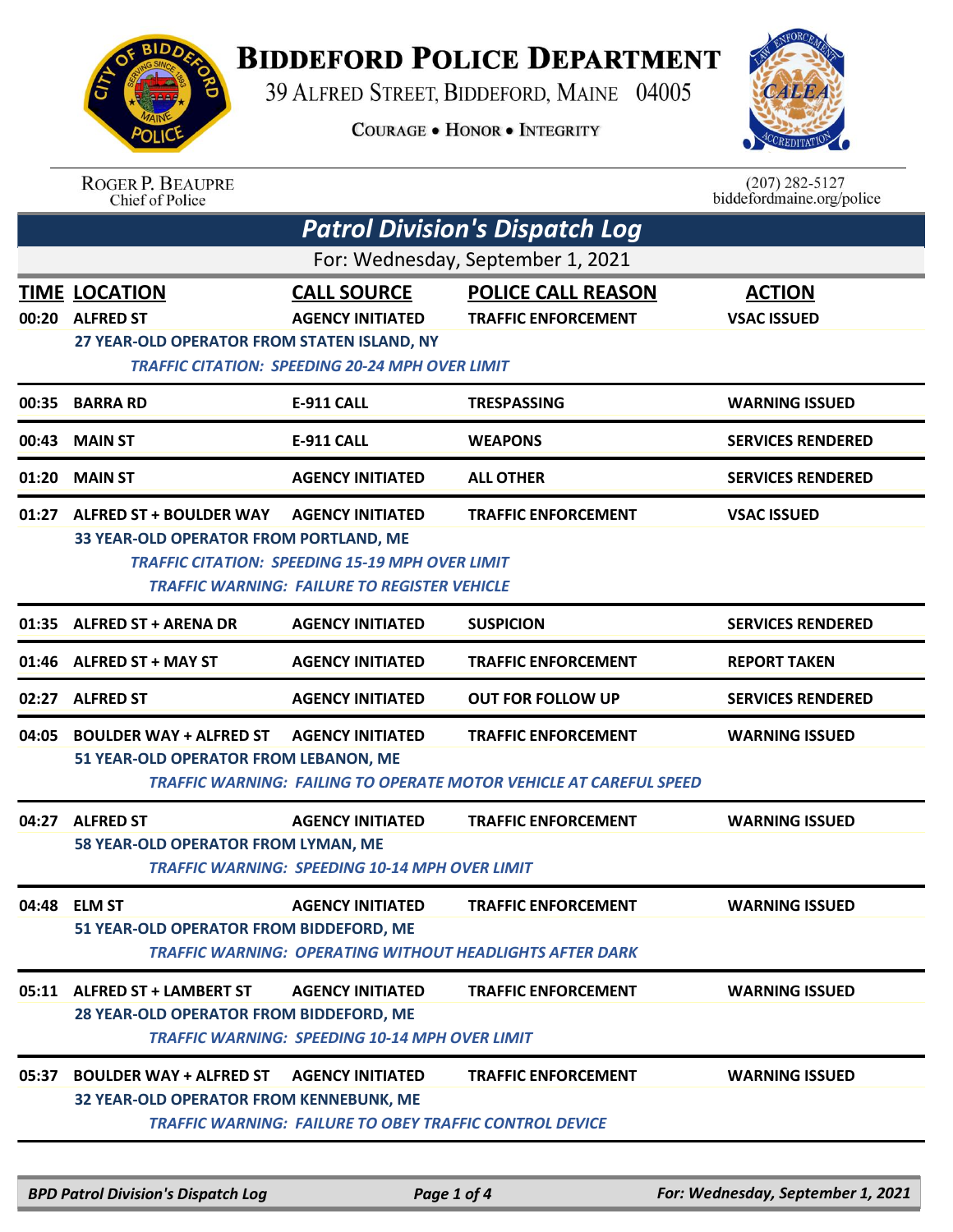|       | <b>TIME LOCATION</b>                                                                                          | <b>CALL SOURCE</b>                                             | <b>POLICE CALL REASON</b>               | <b>ACTION</b>                |  |
|-------|---------------------------------------------------------------------------------------------------------------|----------------------------------------------------------------|-----------------------------------------|------------------------------|--|
| 05:40 | <b>ALFRED ST + RAY ST</b><br><b>67 YEAR-OLD OPERATOR FROM HOLDEN, MA</b>                                      | <b>AGENCY INITIATED</b>                                        | <b>TRAFFIC ENFORCEMENT</b>              | <b>WARNING ISSUED</b>        |  |
|       | <b>TRAFFIC WARNING: SPEEDING 10-14 MPH OVER LIMIT</b>                                                         |                                                                |                                         |                              |  |
| 05:46 | <b>BOULDER WAY + ALFRED ST</b>                                                                                | <b>AGENCY INITIATED</b>                                        | <b>TRAFFIC ENFORCEMENT</b>              | <b>WARNING ISSUED</b>        |  |
|       | 34 YEAR-OLD OPERATOR FROM WATERBORO, ME                                                                       | <b>TRAFFIC WARNING: FAILURE TO OBEY TRAFFIC CONTROL DEVICE</b> |                                         |                              |  |
|       |                                                                                                               |                                                                |                                         |                              |  |
|       | 05:52 ALFRED ST + BOULDER WAY<br>70 YEAR-OLD OPERATOR FROM BIDDEFORD, ME                                      | <b>AGENCY INITIATED</b>                                        | <b>TRAFFIC ENFORCEMENT</b>              | <b>WARNING ISSUED</b>        |  |
|       |                                                                                                               | <b>TRAFFIC WARNING: FAILURE TO OBEY TRAFFIC CONTROL DEVICE</b> |                                         |                              |  |
|       | 06:08 ELM ST                                                                                                  | <b>AGENCY INITIATED</b>                                        | <b>TRAFFIC ENFORCEMENT</b>              | <b>VSAC ISSUED</b>           |  |
|       | 26 YEAR-OLD OPERATOR FROM GORHAM, ME                                                                          |                                                                |                                         |                              |  |
|       | <b>TRAFFIC CITATION: FAILURE TO REGISTER VEHICLE</b><br><b>TRAFFIC WARNING: SPEEDING 10-14 MPH OVER LIMIT</b> |                                                                |                                         |                              |  |
|       | 07:16 MAIN ST                                                                                                 | <b>AGENCY INITIATED</b>                                        | <b>ANIMAL COMPLAINT</b>                 | <b>SERVICES RENDERED</b>     |  |
|       | 07:28 HILL ST + WEST ST                                                                                       |                                                                | NON-EMERGENCY CALL COMMUNITY ENGAGEMENT | <b>SERVICES RENDERED</b>     |  |
|       | 07:31 PROSPECT ST                                                                                             | <b>AGENCY INITIATED</b>                                        | <b>ANIMAL COMPLAINT</b>                 | <b>SERVICES RENDERED</b>     |  |
|       | 07:43 POOL ST + ALFRED ST                                                                                     | <b>E-911 CALL</b>                                              | <b>DISABLED VEHICLE</b>                 | <b>SERVICES RENDERED</b>     |  |
|       | 07:51 FORTUNES ROCKS RD                                                                                       | <b>AGENCY INITIATED</b>                                        | <b>COMMUNITY ENGAGEMENT</b>             | <b>NO VIOLATION</b>          |  |
|       | 07:56 BEACH HOUSE LN                                                                                          | <b>AGENCY INITIATED</b>                                        | <b>COMMUNITY ENGAGEMENT</b>             | <b>NO VIOLATION</b>          |  |
|       | 07:59 ALFRED ST                                                                                               | <b>AGENCY INITIATED</b>                                        | <b>PAPERWORK</b>                        | <b>PAPERWORK NOT SERVED</b>  |  |
|       | 08:06 ALFRED ST                                                                                               | <b>AGENCY INITIATED</b>                                        | <b>PAPERWORK</b>                        | <b>PAPERWORK NOT SERVED</b>  |  |
|       | 08:12 SOUTH ST + MAY ST                                                                                       | E-911 CALL                                                     | <b>ROAD HAZARD</b>                      | <b>REPORT TAKEN</b>          |  |
|       | 08:32 MAIN ST                                                                                                 | <b>AGENCY INITIATED</b>                                        | <b>COMMUNITY ENGAGEMENT</b>             | <b>NO VIOLATION</b>          |  |
|       | 09:08 POOL ST                                                                                                 | NON-EMERGENCY CALL ANIMAL COMPLAINT                            |                                         | <b>SERVICES RENDERED</b>     |  |
|       | 09:34 CENTER ST                                                                                               | <b>AGENCY INITIATED</b>                                        | <b>ANIMAL COMPLAINT</b>                 | <b>SERVICES RENDERED</b>     |  |
|       | 09:34 ALFRED ST                                                                                               | <b>AGENCY INITIATED</b>                                        | <b>OUT FOR FOLLOW UP</b>                | <b>SERVICES RENDERED</b>     |  |
|       | 09:40 GREEN ST                                                                                                | <b>WALK-IN AT STATION</b>                                      | <b>TRESPASSING</b>                      | <b>SERVICES RENDERED</b>     |  |
|       | 09:41 HORRIGAN CT                                                                                             | <b>AGENCY INITIATED</b>                                        | <b>COMMUNITY ENGAGEMENT</b>             | <b>SERVICES RENDERED</b>     |  |
|       | 10:11 ELM ST                                                                                                  | <b>NON-EMERGENCY CALL COUNTERFEIT BILL</b>                     |                                         | <b>REPORT TAKEN</b>          |  |
|       | 10:36 PRECOURT ST + MORIN ST                                                                                  | <b>E-911 CALL</b>                                              | <b>FUEL SPILL / ODOR</b>                | <b>REMOVED HAZARD</b>        |  |
|       | 10:43 MAY ST + ORCHARD ST                                                                                     | <b>AGENCY INITIATED</b>                                        | <b>ANIMAL COMPLAINT</b>                 | <b>SERVICES RENDERED</b>     |  |
|       | 11:01 HORRIGAN CT                                                                                             | <b>NON-EMERGENCY CALL UNLOCKED GATE</b>                        |                                         | <b>REFERRED OTHER AGENCY</b> |  |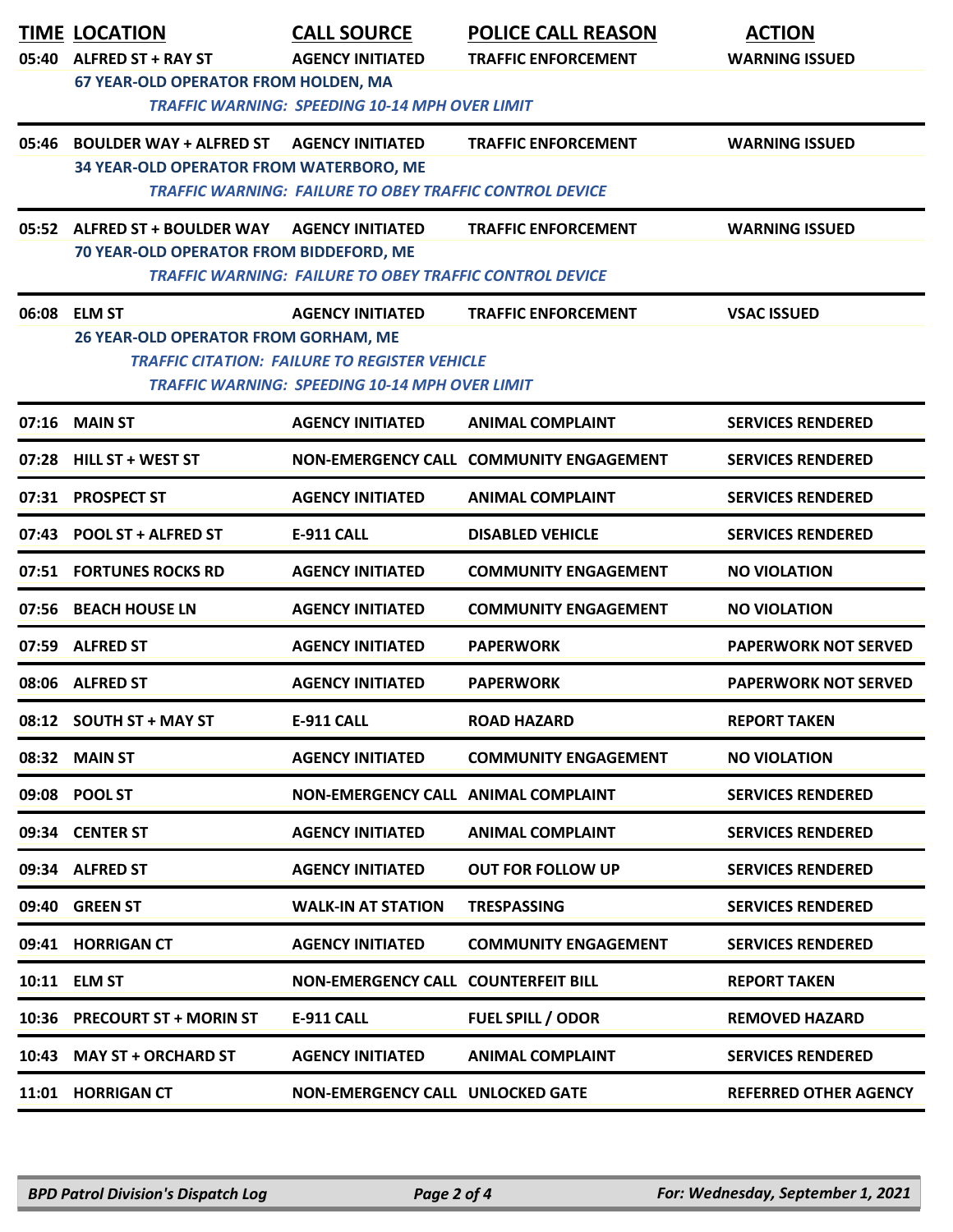**TIME LOCATION CALL SOURCE POLICE CALL REASON ACTION**

**11:16 POOL ST + MEETINGHOUSE R AGENCY INITIATED TRAFFIC ENFORCEMENT WARNING ISSUED**

**33 YEAR-OLD OPERATOR FROM WESTBROOK, ME**

 *TRAFFIC WARNING: FAILURE TO REGISTER VEHICLE TRAFFIC WARNING: SPEEDING 10-14 MPH OVER LIMIT*

|                                                                       | 11:55 ALFRED ST + LAMBERT ST                                                      |                                                       | NON-EMERGENCY CALL ARTICLES LOST/FOUND | <b>REPORT TAKEN</b>          |  |
|-----------------------------------------------------------------------|-----------------------------------------------------------------------------------|-------------------------------------------------------|----------------------------------------|------------------------------|--|
|                                                                       | 11:56 ELIZABETH RD                                                                | <b>E-911 CALL</b>                                     | <b>ANIMAL COMPLAINT</b>                | <b>SERVICES RENDERED</b>     |  |
|                                                                       | 11:59 ALFRED ST                                                                   | <b>WALK-IN AT STATION</b>                             | <b>TRAFFIC DETAIL</b>                  | <b>SERVICES RENDERED</b>     |  |
|                                                                       | 12:04 MARINER WAY                                                                 | <b>WALK-IN AT STATION</b>                             | <b>OUT FOR FOLLOW UP</b>               | <b>SERVICES RENDERED</b>     |  |
|                                                                       | 12:11 TIGER WAY                                                                   | <b>E-911 CALL</b>                                     | 911 MISUSE                             | <b>SERVICES RENDERED</b>     |  |
|                                                                       | <b>12:26 PIKE ST</b>                                                              | NON-EMERGENCY CALL FRAUD / SCAM                       |                                        | <b>REPORT TAKEN</b>          |  |
|                                                                       | 12:31 SOUTH ST                                                                    | <b>WALK-IN AT STATION</b>                             | <b>SUSPICION</b>                       | <b>REPORT TAKEN</b>          |  |
|                                                                       | 12:48 ADAMS ST                                                                    | <b>WALK-IN AT STATION</b>                             | <b>TRAFFIC ENFORCEMENT</b>             | <b>SERVICES RENDERED</b>     |  |
|                                                                       | 13:09 MAPLEWOOD AVE                                                               | <b>AGENCY INITIATED</b>                               | <b>FIGHTS</b>                          | <b>REPORT TAKEN</b>          |  |
|                                                                       | 13:11 POOL ST + BRIDGE RD                                                         | <b>AGENCY INITIATED</b>                               | <b>ANIMAL COMPLAINT</b>                | <b>SERVICES RENDERED</b>     |  |
|                                                                       | 13:25 SOUTH ST                                                                    | <b>AGENCY INITIATED</b>                               | <b>ANIMAL COMPLAINT</b>                | <b>SERVICES RENDERED</b>     |  |
|                                                                       | 13:40 ALFRED ST                                                                   | <b>NON-EMERGENCY CALL TRAFFIC SIGNALS</b>             |                                        | <b>SERVICES RENDERED</b>     |  |
|                                                                       | 13:57 WENTWORTH ST                                                                |                                                       | NON-EMERGENCY CALL DOMESTIC COMPLAINTS | <b>SERVICES RENDERED</b>     |  |
|                                                                       | 14:10 MAIN ST                                                                     | NON-EMERGENCY CALL OUT FOR FOLLOW UP                  |                                        | <b>NO VIOLATION</b>          |  |
|                                                                       | 14:25 LAMBERT ST + PROSPECT ST                                                    | <b>NON-EMERGENCY CALL SUSPICION</b>                   |                                        | <b>SERVICES RENDERED</b>     |  |
| 14:33                                                                 | POOL ST + MEETINGHOUSE R AGENCY INITIATED<br>17 YEAR-OLD OPERATOR FROM BUXTON, ME | <b>TRAFFIC WARNING: SPEEDING 10-14 MPH OVER LIMIT</b> | <b>TRAFFIC ENFORCEMENT</b>             | <b>WARNING ISSUED</b>        |  |
| 14:35                                                                 | <b>PROSPECT ST</b>                                                                | <b>AGENCY INITIATED</b>                               | <b>ANIMAL COMPLAINT</b>                | <b>SERVICES RENDERED</b>     |  |
|                                                                       | 14:40 ALFRED ST                                                                   | <b>WALK-IN AT STATION</b>                             | <b>CRIM THREAT / TERRORIZING</b>       | <b>SERVICES RENDERED</b>     |  |
|                                                                       | 15:33 MIDDLE ST                                                                   | <b>AGENCY INITIATED</b>                               | <b>OUT FOR FOLLOW UP</b>               | <b>NEGATIVE CONTACT</b>      |  |
|                                                                       | <b>15:52 BIDDEFORD GATEWAY CTR</b>                                                | <b>AGENCY INITIATED</b>                               | <b>OUT FOR FOLLOW UP</b>               | <b>SERVICES RENDERED</b>     |  |
|                                                                       | <b>16:00 VINE ST</b>                                                              | NON-EMERGENCY CALL PARKING COMPLAINT                  |                                        | <b>PARKING TICKET ISSUED</b> |  |
|                                                                       | 16:07 LEMIEUX ST                                                                  | <b>E-911 CALL</b>                                     | 911 MISUSE                             | <b>NEGATIVE CONTACT</b>      |  |
|                                                                       | <b>16:13 WENTWORTH ST</b>                                                         | NON-EMERGENCY CALL ANIMAL COMPLAINT                   |                                        | <b>NEGATIVE CONTACT</b>      |  |
|                                                                       | 16:30 FOX FARM RD                                                                 |                                                       | NON-EMERGENCY CALL DOMESTIC COMPLAINTS | <b>ARREST(S) MADE</b>        |  |
| DEFENDANT: TRAVIS CLARANCE WELCH  AGE: 38  RESIDENT OF: BIDDEFORD, ME |                                                                                   |                                                       |                                        |                              |  |
|                                                                       | <b>CHARGE: VIOLATING CONDITION OF RELEASE</b>                                     |                                                       |                                        |                              |  |
| <b>CHARGE: DOMESTIC VIOLENCE ASSAULT, PRIORS DV</b>                   |                                                                                   |                                                       |                                        |                              |  |

*BPD Patrol Division's Dispatch Log Page 3 of 4 For: Wednesday, September 1, 2021*